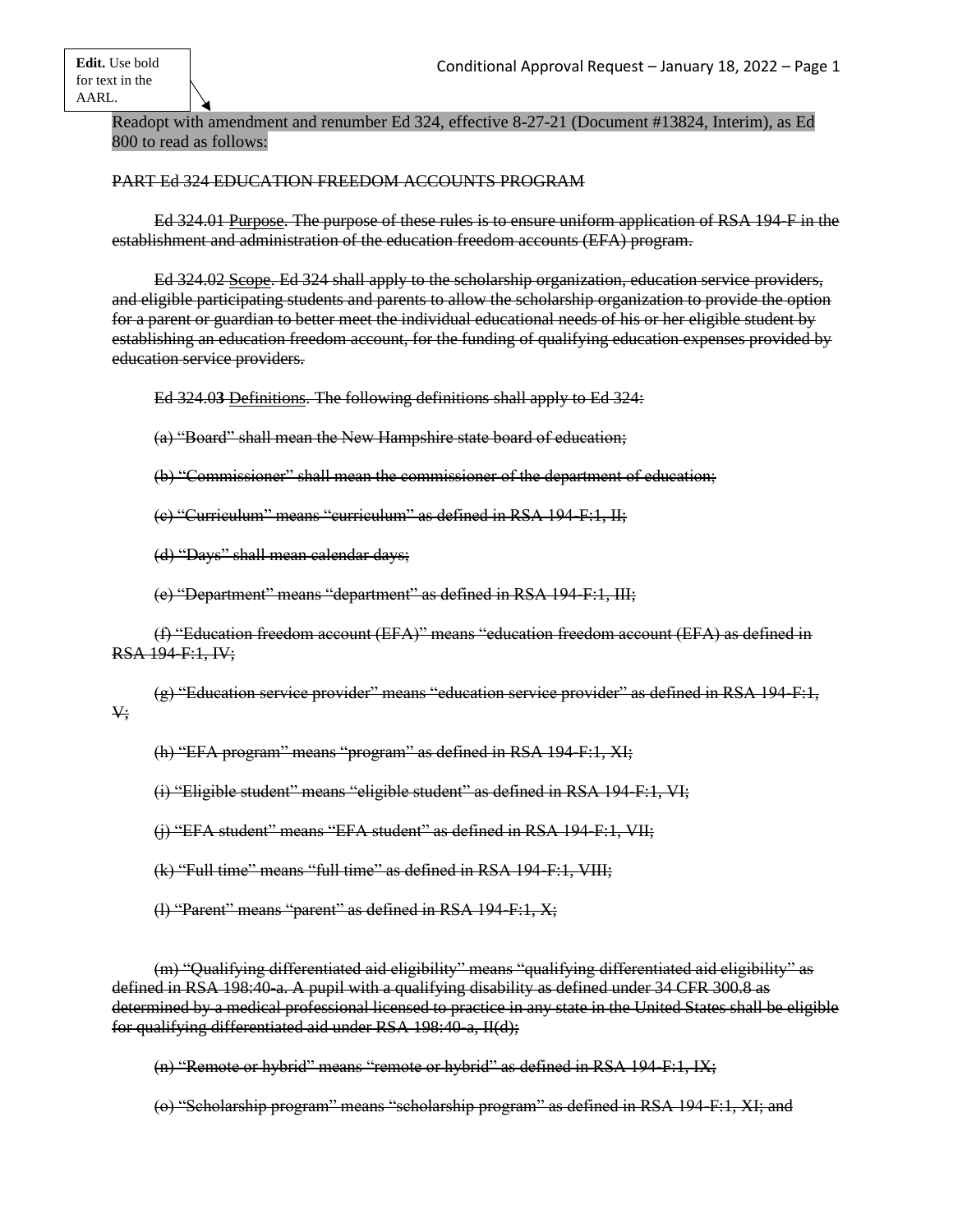(p) "State fiscal year" shall mean the period from July 1 to June 30 of every calendar year.

Ed 324.04 Applications.

(a) The scholarship organization shall develop an application for potential participants in the program, which, at a minimum, satisfies the requirements enumerated in RSA 194-F:3.

(b) The **s**cholarship organization shall develop an application for signature by the parent or guardian, and the student, if the student is in a secondary education program, to include, at a minimum the required disclosures enumerated in RSA 194-F, including:

> (1) A written explanation of allowable uses of EFA funds, the responsibilities of parents or guardians, the duties of the scholarship organization, and the role of any financial management firms that the scholarship organization contracts with to administer any aspect of the EFA program; and

(2) Notice that participation in the EFA program is a parental placement under 20 USC section 1412, Individuals with Disabilities Education Act (IDEA), along with an explanation of the rights that parentally placed students possess under IDEA and any applicable state laws;

Ed 324.05 Program Requirements.

(a) The scholarship organization shall accept rolling admissions into the program.

(b) Within 30 days of receipt of a completed student application, the scholarship organization shall confirm with the parent or guardian in writing that the application is complete in accordance with the approval criteria set forth in RSA 194-F:3.

Ed 324.06 EFA Disbursement

(a) For the first year of the program funding shall be disbursed 4 times during state fiscal year 2022, pursuant to the adjusted amounts determined using RSA 198:40-a, II based on an enrollment count of the verified student applications received by the department from the scholarship organization no later than the date indicated in Table 324-1, and in accordance with the state fiscal year 2022 EFA disbursement schedule in Table 324-1 below:

| <b>EFA Funds Available</b> | Allocated funds to be disbursed | <b>Student Application Verified</b> |
|----------------------------|---------------------------------|-------------------------------------|
|                            | per state fiscal year           | and Reported to the Department      |
|                            |                                 | bv:                                 |
| September 1                | 20%                             | October 2                           |
| November 1                 | 20%                             | October 2                           |
| <del>January</del>         | 30%                             | December 2                          |
| April 1                    | 30%                             | March 2                             |

Table 324-1 State Fiscal Year 2022 EFA Disbursement Schedule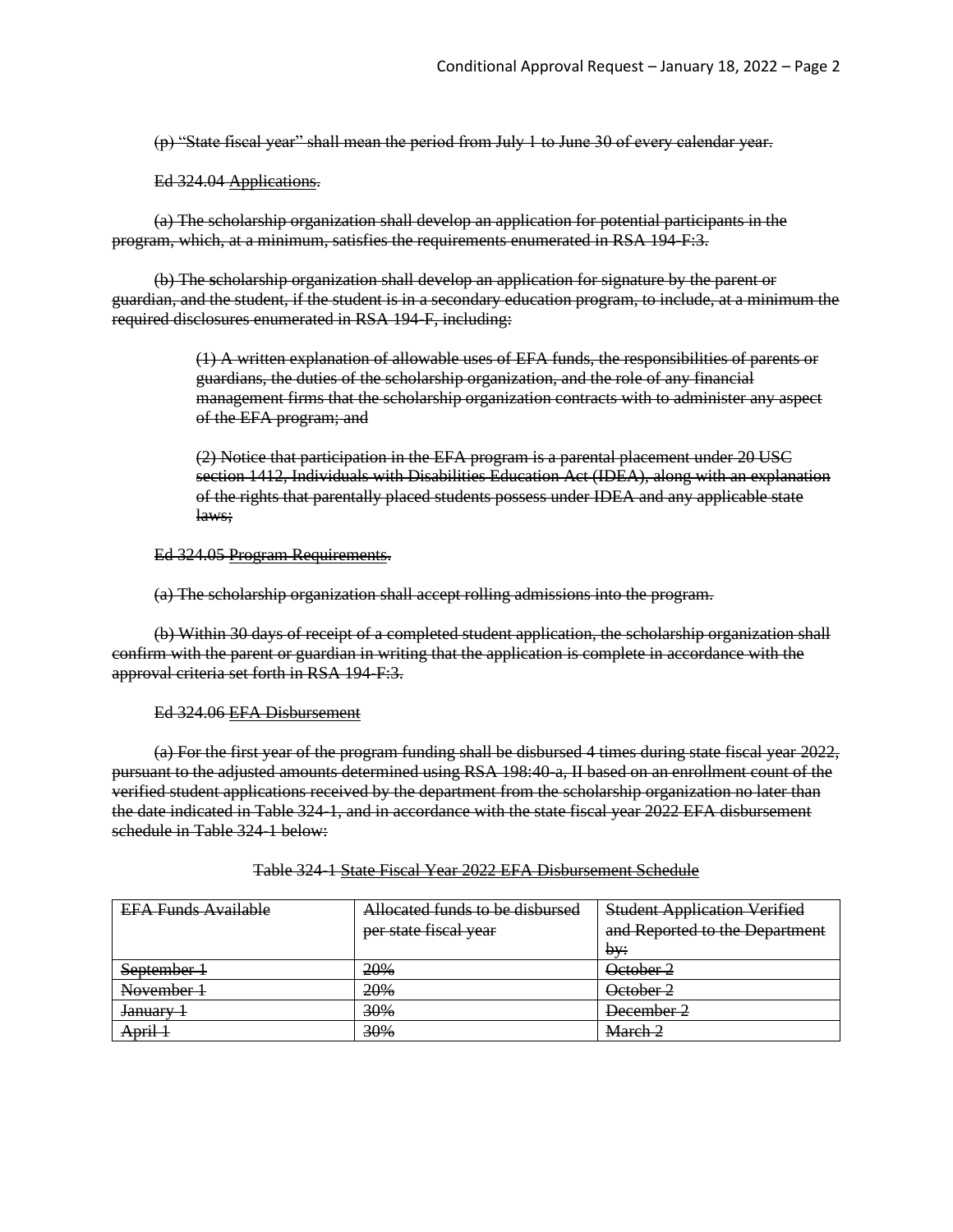(b) Beginning in state fiscal year 2023 and every year after, funding shall be disbursed 4-times per state fiscal year, in accordance with RSA 198:40-a in accordance with the EFA disbursement schedule in Table 324-2 below:

| <b>EFA Funds Available</b> | Allocated funds to be disbursed | <b>Student Application Verified</b> |
|----------------------------|---------------------------------|-------------------------------------|
|                            | per state fiscal year           | and Reported to the Department      |
|                            |                                 | bv:                                 |
| September 1                | 20%                             | August 2                            |
| November 1                 | 20%                             | October 2                           |
| <del>January</del>         | 30%                             | December 2                          |
| April 1                    | 30%                             | March 2                             |

#### Table 324-2 EFA Disbursement Schedule

(c) Applications in Ed 324.04(b) may be submitted to the scholarship organization throughout the year on a rolling basis, but shall be confirmed complete by the scholarship organization before a parent, guardian, or EFA student shall have access to EFA account funds.

Ed 324.07 Qualifying EFA Expenses. The following shall apply to EFA expenses enumerated in RSA 194-F:2, II:

(a) Internet connectivity shall not include any additional cost for media streaming or cable media options that are not part of an online learning program or online instructional materials;

(b) Internet and technology purchased with EFA funds shall be primarily used, meaning 51% of the time or more, to help meet the EFA student's education needs;

(c) Computer hardware shall be limited to a single computer device per student every 3 years, unless otherwise approved by the scholarship organization, in accordance with the scholarship organization's approval process, as a necessary educational resource including assistive devices and accessible educational hardware and materials; and

(d) The scholarship organization shall publish on its website a policy for pre-approval of qualifying educational expenses consistent with RSA 194-F:2, II(o) and this section.

Ed 324.08 Education Service Providers.

(a) The **s**cholarship organization shall publish on its website:

a. A standard application form; and

b. Procedures for review and approval of education service providers including, but not limited to, any procedures used by education service providers to background check employees.

(b) Online and paper applications for education service providers shall be accepted by the scholarship organization for review on a rolling basis throughout the year.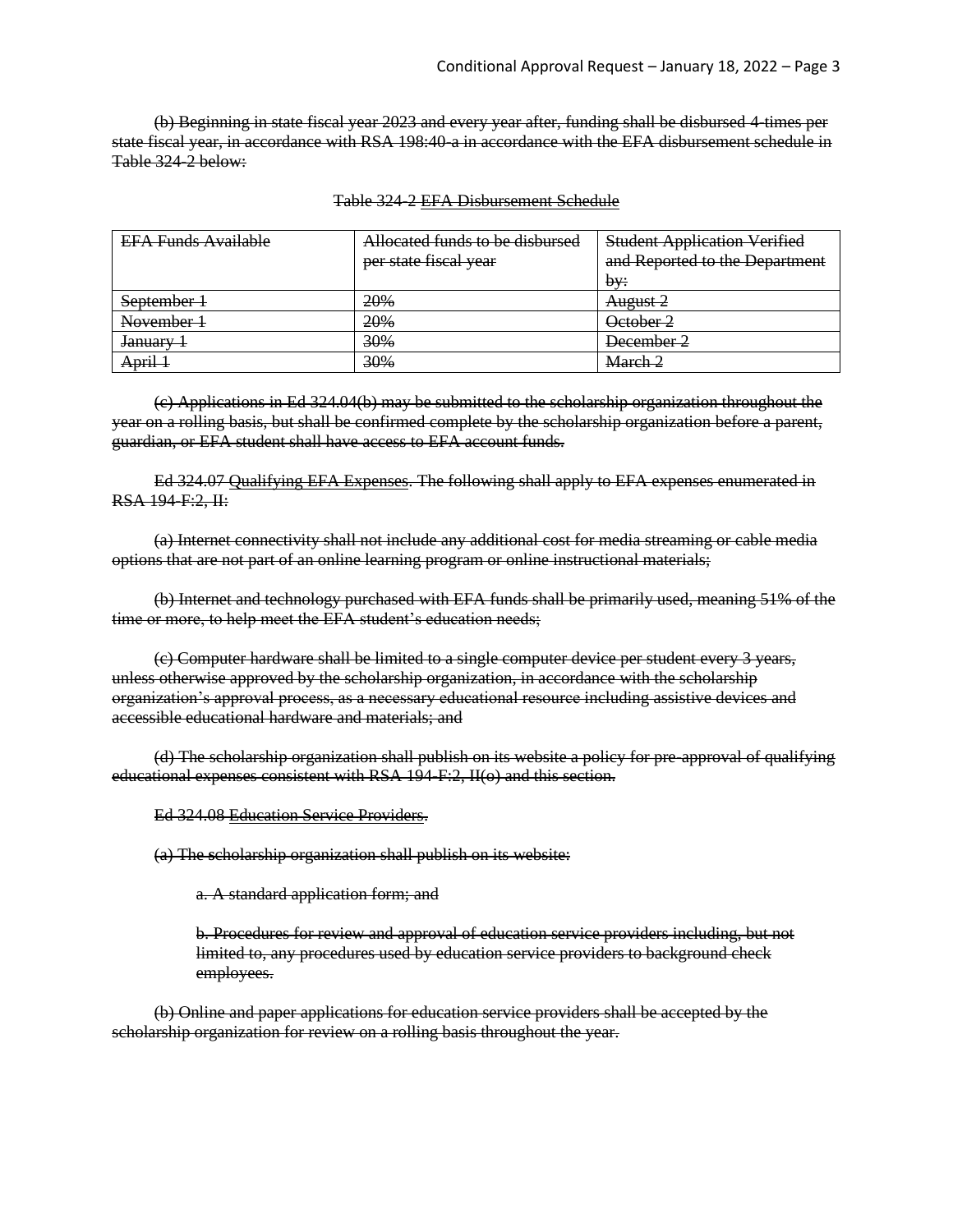(c) The scholarship organization shall determine only whether curricular materials selected by parents and guardians are qualifying materials pursuant to RSA 194-F:2, II(e) and whether the materials fall within the core knowledge domains described in RSA 194-F:3, III(d)(1).

(d) Education service providers shall not refund, rebate, or share EFA funds directly with parents or guardians. EFA funds shall only be returned to an eligible student's EFA account. Nothing in these rules shall prohibit education service providers from refunding, rebating, or sharing parent, guardian, and eligible student personal non-EFA funds to the parent or guardian.

(e) A list of all approved education service providers shall be posted on the scholarship organization**'**s website, reported to the department, and made easily accessible to the public to include education service provider name, eligible services, fee amounts received for services, and number of EFA students served.

(f) A directory of all education service providers approved by the scholarship organization shall be available on the department's website.

(g) Approval by the scholarship organization of an education service provider shall serve as statewide approval of such provider for purposes of the program.

#### Ed 324.09 Scholarship Organizations.

(a) The scholarship organization shall have been approved pursuant to RSA 77-G:5, II(a) by the department of revenue administration as a scholarship organization.

(b) The scholarship organization shall provide all types of qualifying educational expenses enumerated in RSA 194-F:2, II(a)-(o).

(d) The scholarship organization shall electronically file with the department completed student data at least 30 days prior to the funding date, as described in Table 324-1 and Table 324-2. Failure to meet the application deadline shall result in delayed or unavailable funding if such failure prevents the department from processing the payment.

(e) The scholarship organization shall verify, at a minimum, that completed applications meet the following:

(1) The eligible student meets all eligibility criteria as described in RSA 194-F:1, IV;

(2) The EFA application was verified complete only after signature by the parent or guardian, and the student, if the student is in a secondary education program; and

(3) The student, parent, guardian, or both have not been disqualified from participation in the program due to funds misuse or are otherwise not eligible pursuant to RSA 194-F:1, VI.

(f) The scholarship organization shall submit a roster of approved EFA students which shall include the student's:

(1) Information on the student's school of attendance, if applicable;

(2) Eligibility information;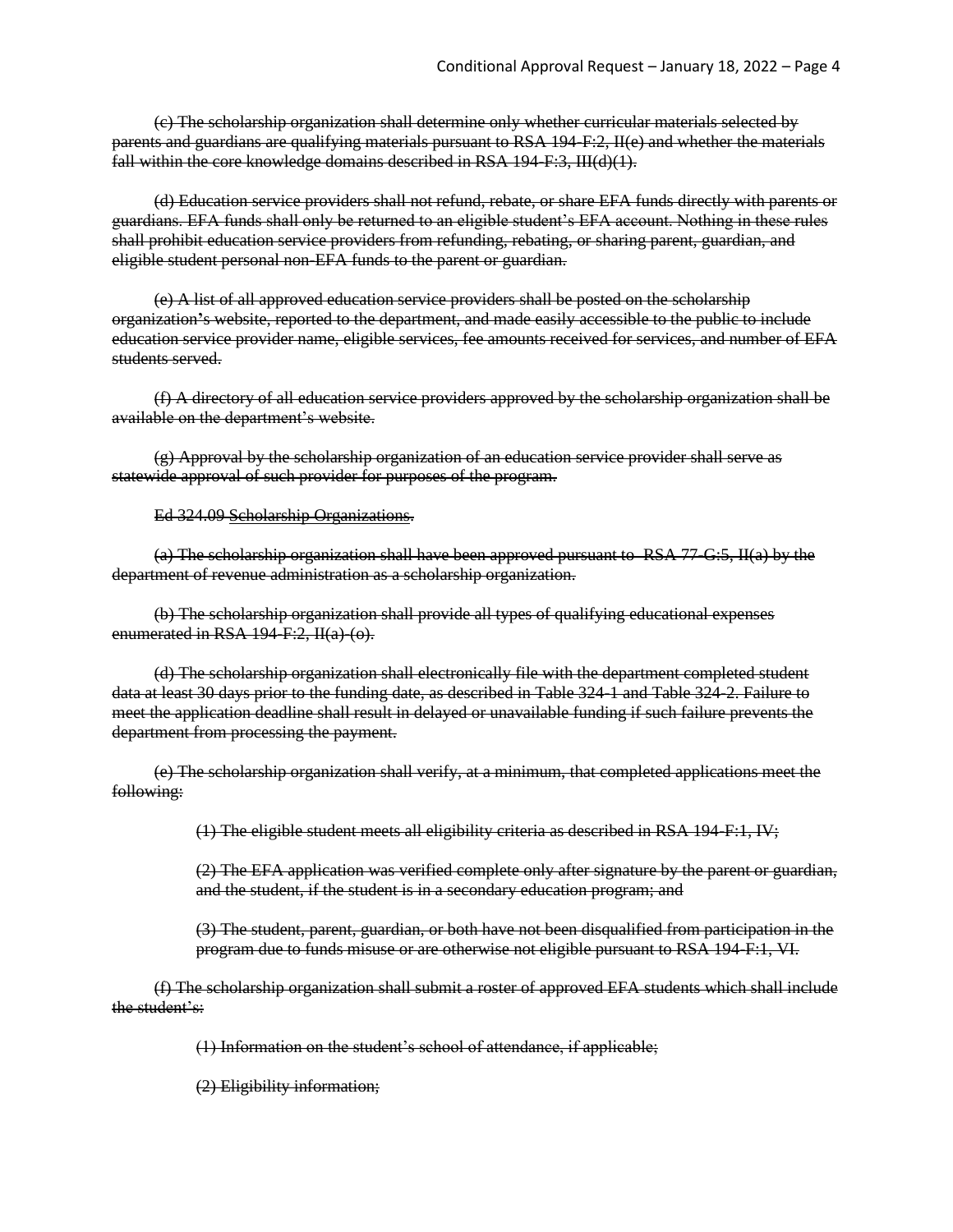(3) Qualifying differentiated aid eligibility;

(4) Whether the student is a current or new participant in program;

(5) The amount of EFA funds received for each student and the amount of EFA funds remaining in each student's account; and

(6) Total EFA funds requested.

(g) The scholarship organization shall make EFA student account balances readily accessible, through a technology interface with real-time or near real time balance information, transaction history, including transaction date, amount deposited or withdrawn, and the name of the education service provider.

(h) The scholarship organization shall create a parent and education service provider advisory commission pursuant to RSA 194-F:5, responsible for appeals of education service provider denials and other educational expenses approved by the scholarship organization pursuant to RSA 194-F:2 (II)(o).

(i) The scholarship organization shall contract with an unaffiliated auditor to conduct a risk-based audit of EFA accounts with the department on, at a minimum, an annual basis.

(j) The department shall receive copies of all subcontracts and assignment agreements and the department shall not be bound by any provisions contained in a subcontract or an assignment agreement to which the department is not a party.

(k) The scholarship organization shall withhold from deposits or deduct throughout the year from EFAs an amount to cover the cost of administering the EFA program, up to a maximum total of 10% annually. All remaining funds shall be available to eligible students for allowable uses.

(l) The scholarship organization shall develop a records retention policy.

Ed 324.10 Responsibilities of Public Schools and School Districts. The public school or public school district in which an eligible student was most recently enrolled shall provide to the parent their child's state assigned student identification (SASID) as required under RSA 193-E:5.

Ed 324.11 Termination of EFA.

(a) An EFA account shall only be dissolved with written consent of the parent or guardian, unless an EFA student graduates high school or there is a determination by the scholarship organization that there is an intentional and substantial misuse of funds.

(b) Unless otherwise noticed in writing by the parent that roll-over EFA account funds are forfeited, written consent of dissolution shall document the parent's understanding that the rolled-over EFA account funds may continue to be utilized pursuant to RSA 194-F:3, VI.(a), even if the student is attending a public school and no longer participating in the program, or until the former EFA student graduates high school.

(c) The scholarship organization shall develop and make publicly available on its website, the process for the determination of a parent, guardian, or EFA student's intentional and substantial misuse of EFA funds.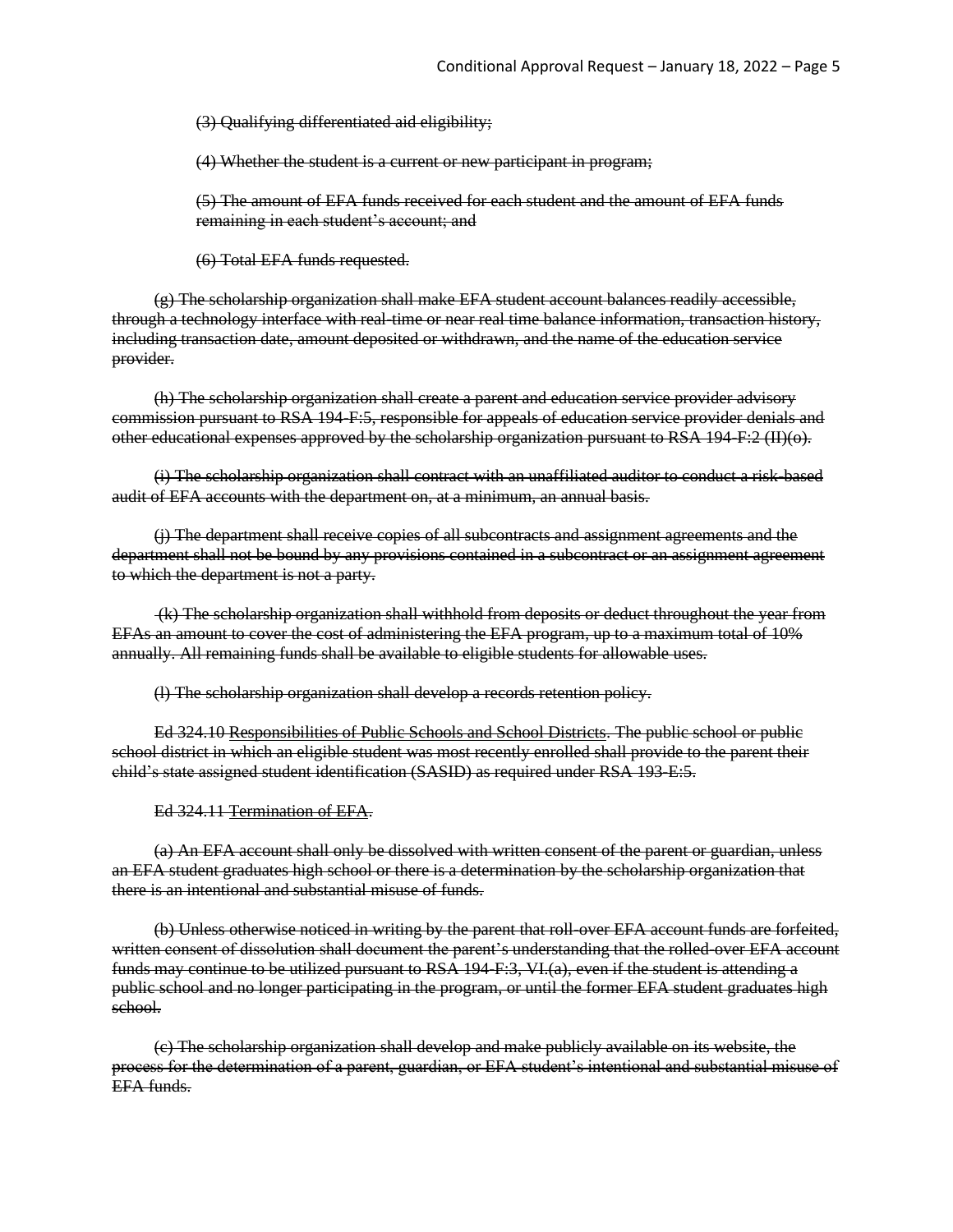(d) The department shall be notified within 5 days any time an EFA account is suspended, or if a student is otherwise deemed ineligible.

(e) Within 5 days, suspected cases of intentional and substantial misuse of EFA funds shall be reported by the scholarship organization to the department, the board, the attorney general, and, for cases exceeding the amount of a class B felony, the local or state law enforcement agency.

(f) A parent, guardian, or EFA student may appeal decisions by the scholarship organization pursuant to Ed 200 relative to application completeness and termination of participation.

(g) The scholarship organization shall notify the department by August 1 of each calendar year of any existing EFA student that has not provided an annual record of educational attainment, pursuant to RSA 194-F:3, III.(d)(3).

(h) The scholarship organization shall develop a process for the determination of disqualification of an education service provider.

(i) The process shall include, at a minimum, how the following shall be determined when deciding disqualification:

(1) Intentional and substantial misrepresentation of information;

(2) Failure to refund any overpayments within 30 days or the failure to process a request for a refund; and

(3) Failure to provide students with promised educational goods or services.

(j) A list of all disqualified education service providers shall be available on the scholarship organization's websites or in paper format upon request.

(k) Within 5 days of disqualification, the scholarship organizations shall notify parents, guardians, EFA students, and the department in writing or electronically of an education service provider disqualification.

(l) Education service providers disqualified by the scholarship organization shall be disqualified from participation in the EFA program and a list of disqualified providers shall be posted on the Department's website.

(m) An education service provider may appeal the scholarship organization's decision to the department pursuant to Ed 200.

(n) When the scholarship organization is no longer approved under RSA 77-G, the commissioner shall:

> (1) Issue a written notice of noncompliance that shall provide the scholarship organization with an opportunity to meet the requirements; and

> (2) If the scholarship organization fails to meet the requirements specified in a notice of noncompliance pursuant to (1) above, remove the scholarship organization from eligibility.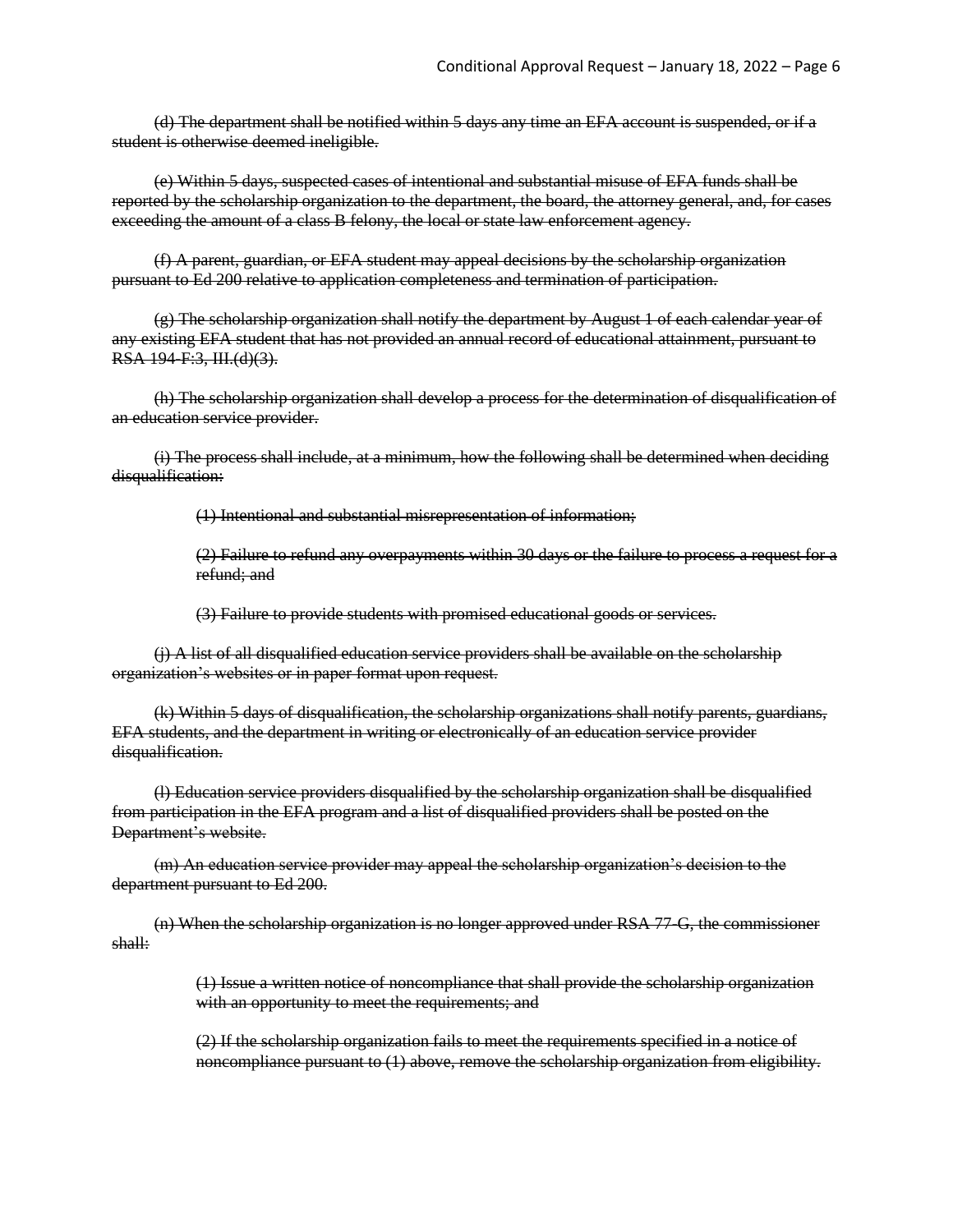(o) The commissioner shall immediately suspend the scholarship organization's eligibility where the health, safety, or welfare of students is at risk.

(p) The scholarship organization suspended or removed pursuant to  $(n)(2)$ or  $(n)$  above shall have 15 days from receipt of the notice of proposed action to file with the department's governance unit a request for a proceeding pursuant to Ed 200. All resulting proceedings shall be conducted in accordance with Ed 200.

Ed 324. 12 Legislative Oversight Committee Established.

(a) The commissioner and the director of the scholarship organization or designee shall attend committee meetings and provide requested information.

(b) Pursuant to RSA 194-F:12, the first-named senate member may convene the committee.

#### CHAPTER Ed 800 EDUCATION FREEDOM ACCOUNTS PROGRAM

#### PART Ed 801 PURPOSE AND SCOPE

Ed 801.01 Purpose. The purpose of these rules is to ensure uniform application of RSA 194-F in the establishment and administration of the education freedom accounts (EFA) program.

Ed 801.02 Scope. Ed 800 shall apply to the scholarship organization, education service providers, and eligible participating students and parents to allow the scholarship organization to provide the option for a parent or guardian to better meet the individual educational needs of his or her eligible student by establishing an EFA, for the funding of qualifying education expenses provided by education service providers.

### PART Ed 802 DEFINITIONS

Ed 802.01 Definitions.

(a) "Adequate education" means "adequate education" as defined in RSA 194-F:1, I.

(b) "Board" means the New Hampshire state board of education.

(c) "Commissioner" means the commissioner of the department of education.

(d) "Confidential student information" means educational records, student medical information, and student personally identifiable information.

(e) "Curriculum" means "curriculum" as defined in RSA 194-F:1, II.

(f) "Days" means calendar days.

(g) "Department" means "department" as defined in RSA 194-F:1, III.

(h) "Differentiated aid" means the aid categories enumerated in RSA 198:40-a, II (b) - (e).

(i) "Education freedom account (EFA)" means "education freedom account"as defined in RSA 194- F:1, IV.

| <b>Edit.</b> Insert a space before |  |
|------------------------------------|--|
| " $as$ ".                          |  |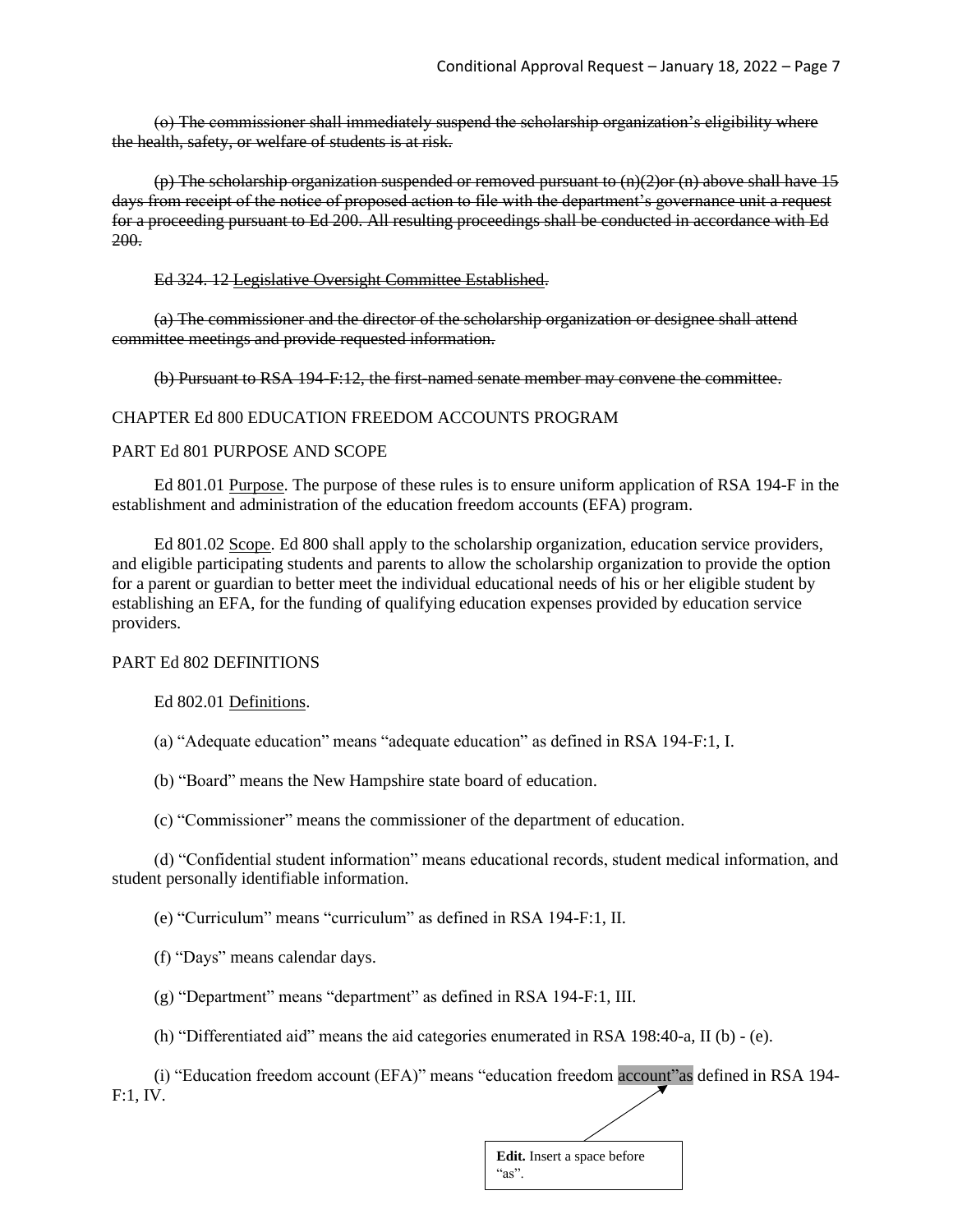(j) "Education service provider" means "education service provider" as defined in RSA 194-F:1, V.

(k) "EFA program" means "program" as defined in RSA 194-F:1, XI.

 $(\frac{1}{k})$  "Eligible student" means "eligible student" as defined in RSA 194-F:1, VI.

(ml) "EFA student" means "EFA student" as defined in RSA 194-F:1, VII.

( $\overline{nm}$ ) "Full time" means "full time" as defined in RSA 194-F:1, VIII.

 $(\Theta n)$  "Intentional and substantial" shall be defined as follows:

(a) Intentional shall mean knowingly and willfully; and

(b) Substantial shall mean \$250 or more.

(po) "Parent" means "parent" as defined in RSA 194-F:1, X.

(p) "Program" means "program" as defined in RSA 194-F:1, XI.

(q) "Pupil with a disabling condition" means a child having autism, deaf-blindness, deafness, developmental delay, emotional disturbance, hearing impairment, intellectual disability, multiple disabilities, orthopedic impairment, other health impaired, specific learning disability, speech-language impairment, traumatic brain injury, acquired brain injury, or visual impairment or blindness.

(r) "Remote or hybrid" means "remote or hybrid" as defined in RSA 194-F:1, IX.

(s) "Scholarship organization" means "scholarship organization" as defined in RSA 194-F:1, XII.

(t) "State fiscal year" shall mean the period from July 1 to June 30 of every calendar yearmeans a one-year period from July 1 to June 30.

## PART Ed 803 PROGRAM ADMINISTRATION

Ed 803.01 Scholarship Organization. In addition to the requirements under RSA 194-F:4, the  $\swarrow$ following shall apply to the authority and responsibilities of the scholarship organization under this program: **Edit.** "be"

(a) The scholarship organization shall have been approved pursuant to RSA 77-G:5, II(a) by the department of revenue administration as a scholarship organization;

(b) The scholarship organization shall provide access to all types of qualifying educational expenses enumerated in RSA 194-F:2, II(a-o);

(c) Failure by a scholarship organization to provide access to every qualifying expense described in RSA 194-F:2, II(a-o) shall disqualify a scholarship organization from participation in the program;

(d) The scholarship organization shall electronically file with the department completed student data at least 30 days prior to the funding date, as described in Table 804-1. Failure to meet the application

**Edit.** "means that: (a) Intentional means…(b) Substantial means…" Requirements do not belong in the definitions. Avoid the use of "shall" so that a requirement is not in the definition.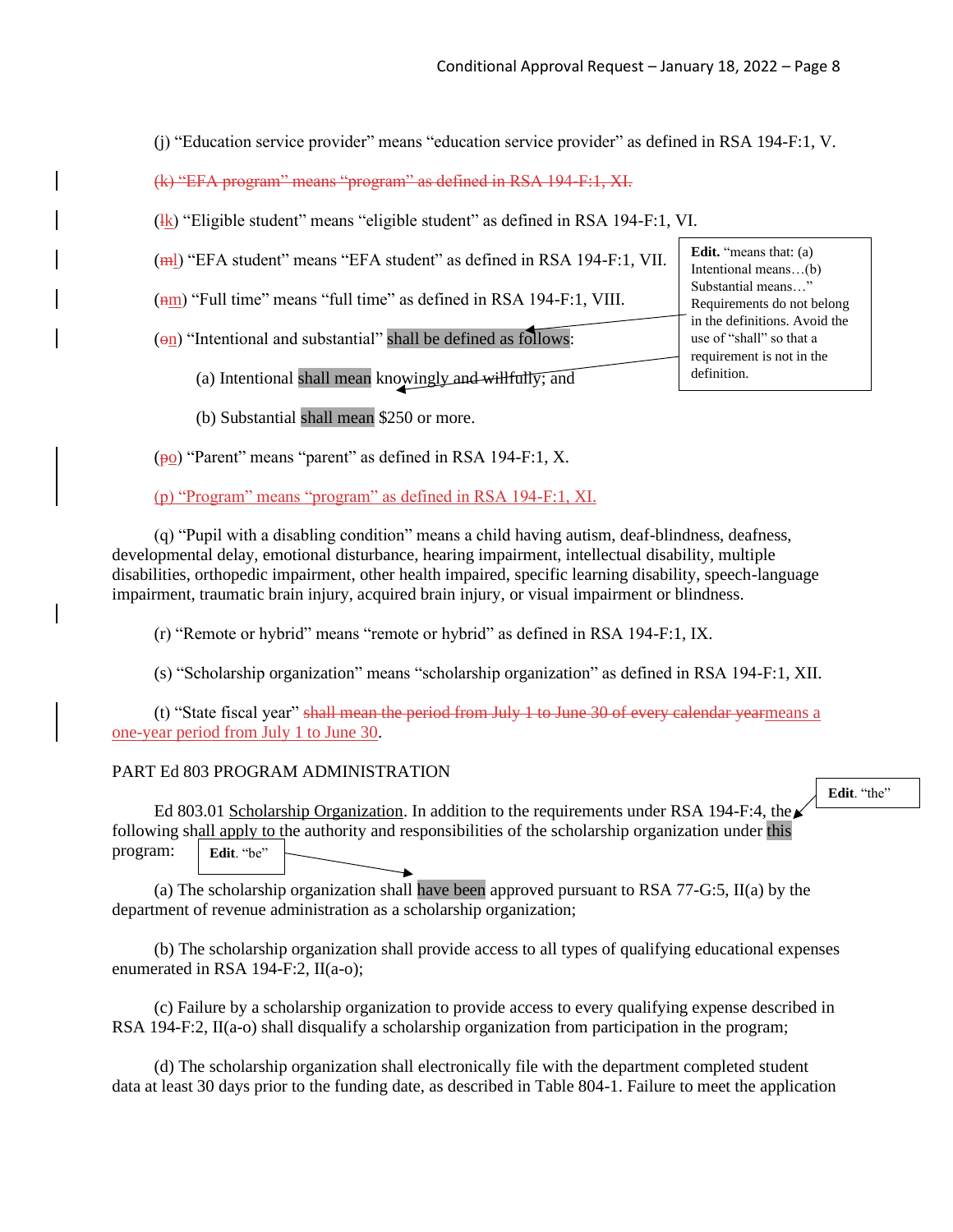deadline shall result in delayed or unavailable funding if such failure prevents the department from processing the payment;

(e) The scholarship organization shall verify, at a minimum, that completed applications meet the following:

(1) The eligible student meets all eligibility criteria as described in RSA 194-F:1, IV;

(2) The EFA application was verified complete only after signature by the parent or guardian, and the student, if the student is in a secondary education program; and

(3) The student, parent, guardian, or both have not been disqualified from participation in the program due to funds misuse or are otherwise not eligible pursuant to RSA 194-F:1, VI;

|                                                              | <b>Unclear.</b> RSA 194-F does not define or address the         |
|--------------------------------------------------------------|------------------------------------------------------------------|
| (f) The scholarship organization shall submit to the departi | protection of confidential student information, either health    |
| including each student's:                                    | care data or educational data. The Board has inserted a          |
|                                                              | definition for confidential student information that includes    |
| (1) Information on school of attendance, if applicabl        | medical and educational records. The Department in its           |
|                                                              | cover letter to the conditional approval request states that the |
| (2) Eligibility information;                                 | organization will have access to confidential information        |
|                                                              | because parents will be providing that information on the        |
| (3) Qualifying differentiated aid eligibility;               | organization's application to the EFA program which is not       |
|                                                              | addressed in the rule at all. The rule does not affirmatively    |
|                                                              | require that parents submit the information for an eligibility   |
| (4) Status as a current or new participant in program        | determination for the program. It is unclear whether parents     |
|                                                              | have an option to opt out of sharing some or all of the          |
| (5) Amount of EFA funds received and amount of E             | confidential information or if nondisclosure will impact         |
|                                                              | eligibility. Does the organization know what procedures the      |
| (6) Total EFA funds requested;                               | LEAs use to protect PII? What oversight will be done to          |
|                                                              | ensure that?                                                     |

(g) The scholarship organization shall have access to confidential student information under the following conditions:

> (1) Confidential student information shall be maintained in a manner consistent with the procedures LEAs follow to manage confidential student information; and

(2) The scholarship organization shall verify a student SASID number for any student applying for an EFA prior to requesting a new SASID.

(h) The scholarship organization shall make EFA student account balances readily accessible, through a technology interface with real-time or near real time balance information, transaction history, including transaction date, amount deposited or withdrawn, and the name of the education service provider; **Edit.** "and appeals of denials of other educational expenses requested pursuant to RSA 194-F:2  $(II)(o)$ ;"

(i) The scholarship organization's director shall appoint members to the parent and education service provider advisory commission pursuant to RSA 194-F:5 and which shall be responsible for appeals of education service provider denials and other educational expenses approved by the scholarship organization pursuant to 194-F:2  $(\text{II})(\text{o})$ ;

(j) The scholarship organization shall contract with an unaffiliated auditor to conduct a risk-based audit of EFA accounts on, at a minimum, an annual basis. The scholarship organization shall submit a copy of such plan and all associated audit reports to the department;

> **Note to JLCAR.** See Attorney Zelin's comments in the attachments regarding the broad scope of RSA 194-F:2,(II)(o) and the need for guardrails and oversight by the Board. See also the issues of delegation as noted in the comment on page 15.

**Edit.**  "RSA"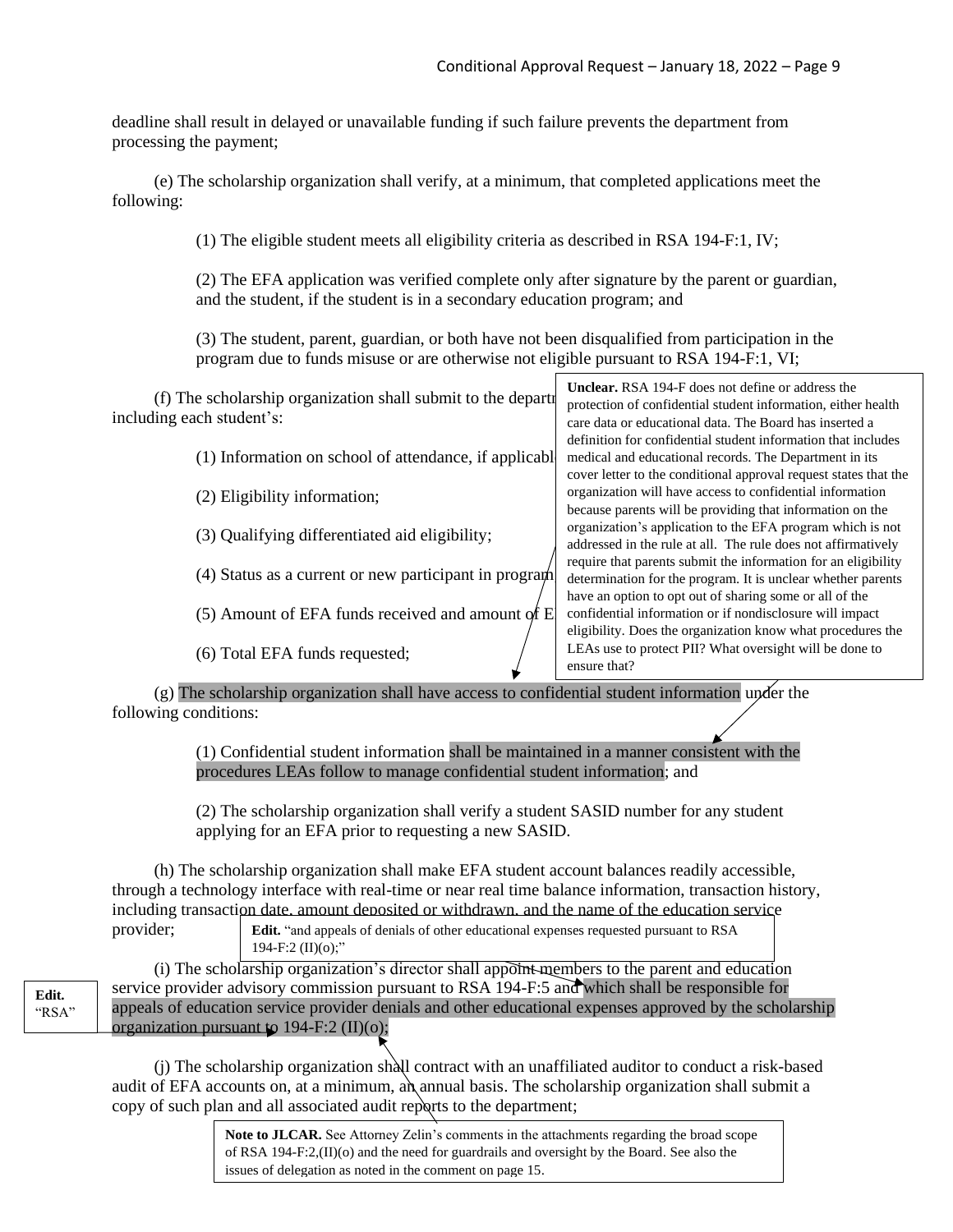**Edit.** "up to a maximum total of 10% of each deposit annually pursuant to RSA 194- F:4, V."

organization:

**Edit**. Insert a comma.

(k) The department shall receive copies of all subcontracts and assignment agreements and the department shall not be bound by any provisions contained in a subcontract or an assignment agreement to which the department is not a party;

**Edit.** "from EFA deposits"

(l) The scholarship organization shall withhold from deposits from EFAs an amount to cover the cost of administering the EFA program, up to a maximum total of 10% of each deposit. All remaining funds shall be available to eligible students for allowable uses; and

(m) The scholarship organization shall develop and implement a records retention policy.

Ed 803.02 Education Service Providers. In addition to the requirements under RSA 194-F:4 and RSA 194-F:6-7, the following shall apply to education service providers approved by the scholarship

> **Unclear/Need for Legis. Fix. See also the comment on page 15 regarding the need for legislation.** RSA 194-F does not grant the scholarship organization the ability to require criminal background checks. The rule does not actually require the scholarship organization to have the education service providers get criminal background checks, rather the rule requires the organization to publish any procedures the service providers happen to use to ensure background checks take place for their providers who have direct access to children. The Department in its cover letter to the conditional approval request states that the intent of the language is to merely to have the providers post their procedures for background checks if they have them. To affirmatively require criminal background checks for any provider having contact with a child will require further legislation.

(a) The scholarship organization shall publish on its website a standard application form, and procedures for review and approval of education service providers including, but not limited to procedures, if any, used by education service providers to ensure background check of employees who have direct contact with students;

(b) Online and paper applications for education service providers shall be accepted by the scholarship organization for review on a rolling basis throughout the year;

(c) The EFA program shall utilize a wide variety of curricular materials to meet the educational needs of the students;

(d) The scholarship organization shall determine whether the materials selected fall within the core knowledge domains described in RSA 194-F:3,  $III(d)(1)$ ;

(e) Education service providers shall not refund, rebate, or share EFA funds directly with parents or guardians. EFA funds shall only be returned to an eligible student's EFA account;

(f) A list of all approved education service providers shall be posted on the scholarship organization's websites, reported to the department, and made easily accessible to the public to include education service provider name, eligible services, fee amounts received for services, and number of EFA students served;

(g) A directory of all education service providers approved by the scholarship organization shall be available on the department's website; and

(h) Approval by the scholarship organization of an education service provider shall serve as statewide approval of such provider for purposes of the program.

Ed 803.03 Responsibilities of Public Schools and School Districts.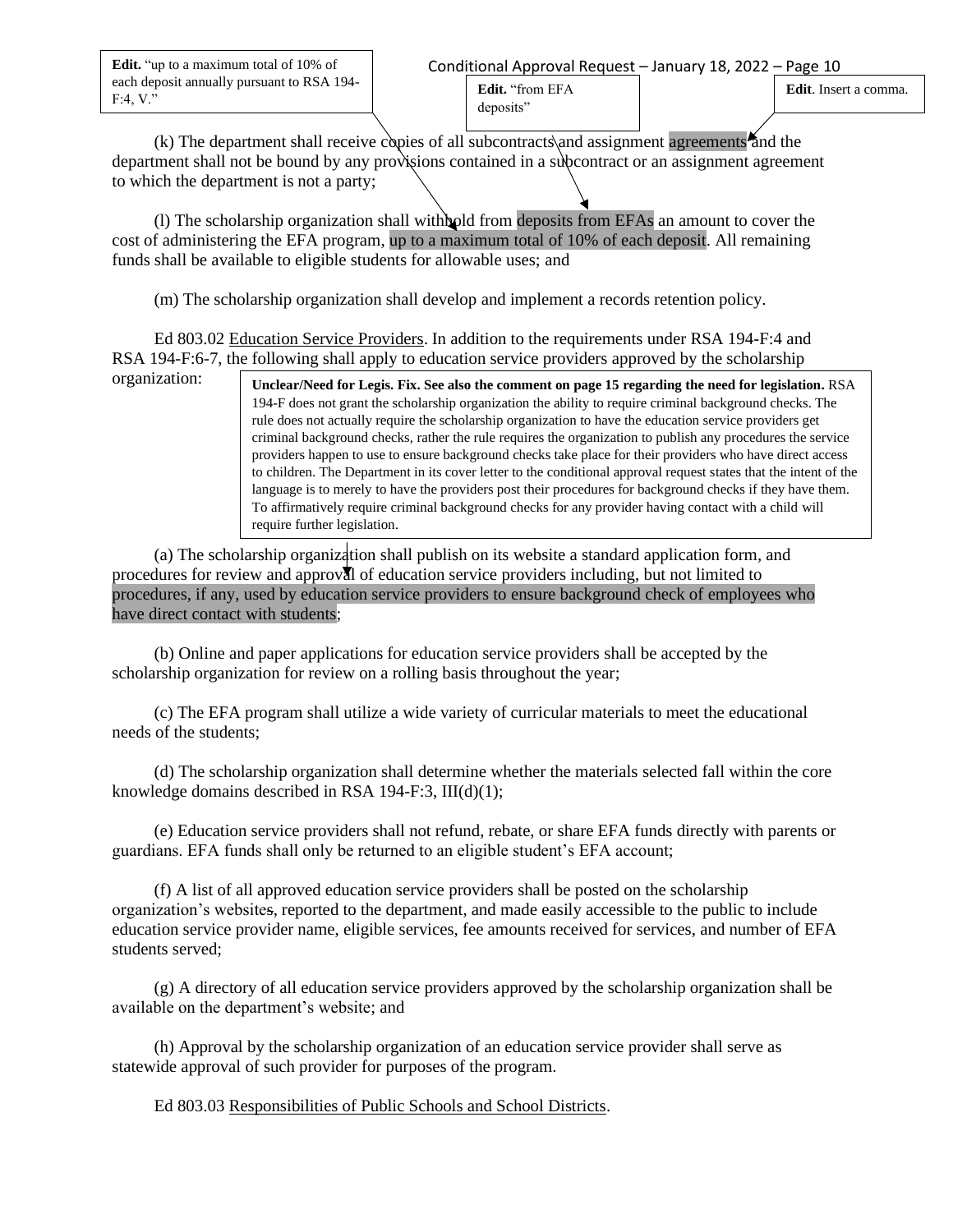**Edit.** "(LEAs) in districts where private elementary schools and secondary schools are also located shall ensure…"

(a) The public school or public school district in which an eligible student was most recently enrolled shall provide to the parent the child's state assigned student identification (SASID) upon request as required under RSA 193-E:5.

(b) Local education agencies (LEAs), where private elementary schools and secondary schools are located, shall ensure that children with disabilities, placed by their parents in private, non-profit schools participating in state-funded EFA programs, shall be included in the group of parentally-placed private school children with disabilities who are eligible for equitable services, including special education and related services from the LEA where private schools are located.

#### **Edit.** Insert a comma.

**Edit.** Misspelled.

## PART Ed 804 EFA FUNDS AND DISBURSEMENT

Ed 804.01 Funds; Generally. In addition to the requirements under RSA 194-F:2, I and RSA 194- F:4, VIII the following shall apply to EFA funds:

(a) Pursuant to RSA 194-F:2, EFAs shall be equivalent to the per pupil adequate education grant amount under RSA 198:40-a, plus any differentiated aid that would have been provided to a public school for that eligible student;

(b) Fund transfers shall be made to the scholarship organization in accordance with the distribution of adequate education grants under RSA 198:42 and Ed 804.03; and

 $\overline{(c)}$  A pupil shall be eligibile for the differentiated aid amount set forth in RSA 198:40-a, II(d) for EFAs under RSA 194-F if there has been either:

> (1) A determination of eligibility for special education, by an IEP team, in accordance with 34 CFR 300.300-300.311; or

 $(2)$  A determination of a disabling condition by a medical professional listed under Ed 1107.04 Table 1100.1, as a qualified examiner for the particular condition, and who is licensed to practice in any state in the United States. **Edit.** " $804.01(c)(2)$ "

(e) A pupil with a disabling condition, as determined by a medical professional licensed in any state in the United States in accordance with Ed  $804.01(d)(\overline{2})$ , shall not be considered a child with a disability, through an appropriate evaluation, in accordance with 34 CFR 300.304-300.311 and as such, does not qualify for the equitable services funds pursuant to 34 CFR 300.138.

Ed 804.02 Qualifying EFA Expenses. The following shall apply to qualifying EFA expenses enumerated in RSA 194-F:2, II:

(a) Internet connectivity shall not include any additional cost for media streaming or cable media options that are not part  $\phi$ f an online learning program or online instructional materials;

(b) Internet and technology purchased with EFA funds shall be primarily used, meaning 51% of the time or more, to help meet the EFA student's education needs;

**Unclear/Legis. Intent.** Ed 804.01(c) above conflicts with RSA 198:40-a, II(d) because it permits a student to receive differentiated aid for a "disabling condition" which is not a term that appears in that statute and which is not a qualification for differentiated aid under the statute. (There are 2 ways an EFA student can be eligible for the differentiated aid specified in RSA 198:40-a, II(d) and having a medical profession determine "disabling condition" is not a method included in the statute.) RSA 194-F:2, I requires the Commissioner to transfer any differentiated funds under RSA 198:40-a, II(d) "that would have been provided to a public school for that eligible student." However, a public school would only receive differentiated aid for students who meet the criteria in  $(c)(1)$  the determination by an IEP team of disability, not  $(c)(2)$  the determination of a "disabling condition" by a medical professional, and so this administrative rule violates RSA 198:40-a, II(d). Under RSA 198:40-a, II(d), the differentiated aid is only disbursed for students who are receiving special ed services as determined by an IEP team.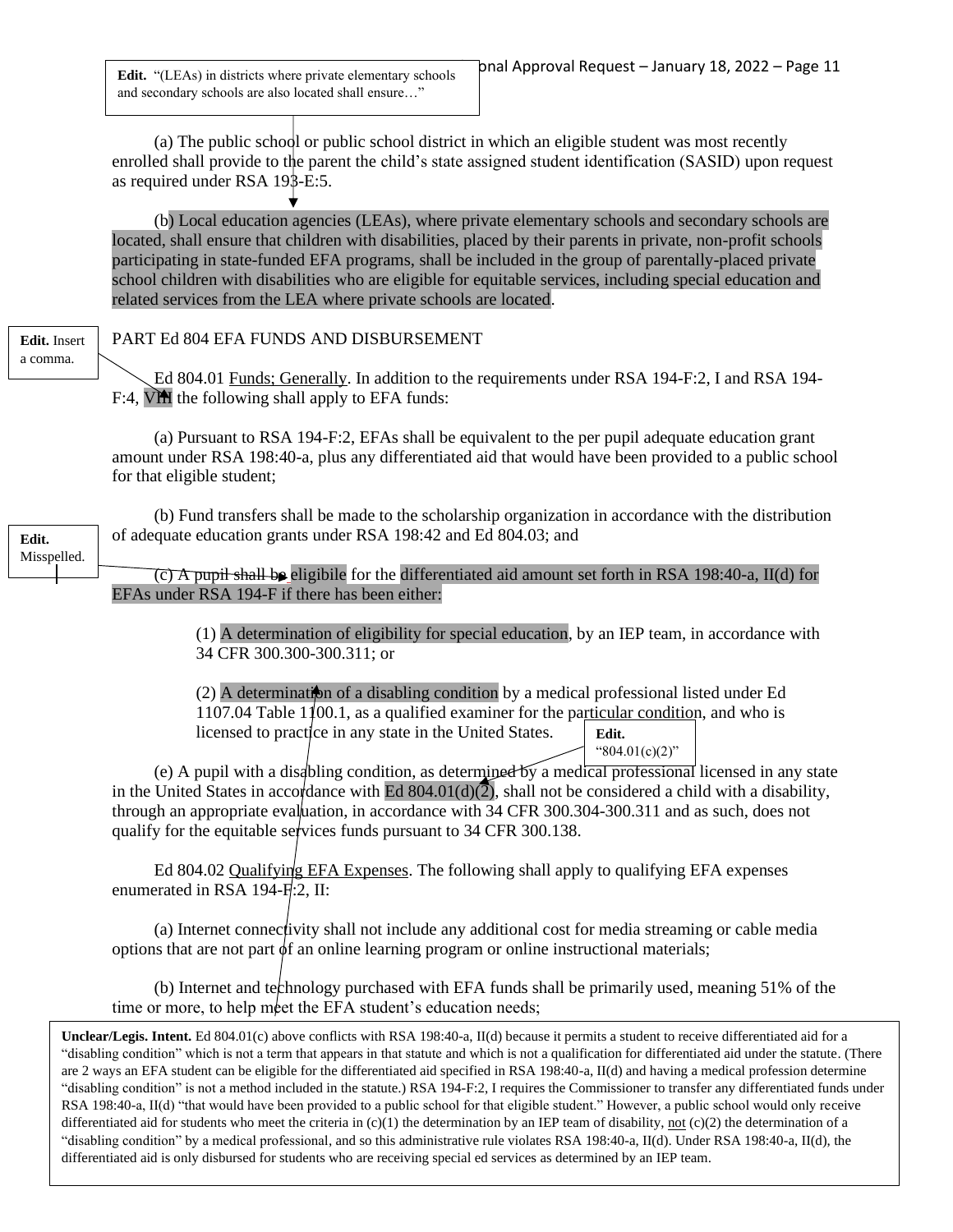intended. Is Ed 805.01 meant?

(c) Computer hardware shall be limited to a single computer device per student every 3 years, unless otherwise approved by the scholarship organization, in accordance with the scholarship organization's approval process, as a necessary educational resource including assistive devices and accessible educational hardware and materials; and

(d) The scholarship organization shall publish on its website a policy for pre-approval of qualifying educational expenses consistent with RSA 194-F:2, II(o) and this section.

Ed 804.03 EFA Disbursement. In addition to the requirements under RSA 194-F:4, VIII, the following shall apply to EFA disbursement:

(a) Beginning in state fiscal year 2023 and every year after, funding shall be disbursed 4-times per state fiscal year, in accordance with RSA 198:40-a and the EFA disbursement schedule in Table 804-2 below:

| <b>EFA Funds Available</b> | Allocated funds to be disbursed | <b>Student Application Verified</b> |
|----------------------------|---------------------------------|-------------------------------------|
|                            | per state fiscal year           | and Reported to the Department      |
|                            |                                 | by:                                 |
| September 1                | 20%                             | August 2                            |
| November 1                 | 20%                             | October 2                           |
| January 1                  | 30%                             | December 2                          |
| April 1                    | 30%                             | March 2                             |

## Table 804-1 EFA Disbursement Schedule

(b) Applications in Ed 804 may be submitted to the scholarship organization throughout the year on a rolling basis, but shall be confirmed complete by the scholarship organization before a parent, guardian, or EFA student shall have access to EFA account funds. **Unclear.** It is unclear what section is

PART Ed 805 APPLICATION AND ENROLLMENT

Ed 805.01 Application Development, Agreement, and Notification Requirements.

(a) The scholarship organization shall develop an application for potential participants in the program, which, at a minimum, satisfies the requirements enumerated in RSA 194-F:3.

(b) The scholarship organization shall develop an application which it shall provide for signature to the parent or guardian, and the student, if the student is in a secondary education program.

(c) The application shall contain the following:

(1) An explanation of allowable uses of EFA funds, the responsibilities of parents or guardians, the duties of the scholarship organization, and the role of any financial management firms that the scholarship organization may contract with to administer any aspect of the EFA program;

(2) Notice as follows:

"Participation in the EFA program is a parental placement under 20 USC section 1412, Individuals with Disabilities Education Act (IDEA) if a child with a disability is enrolled in a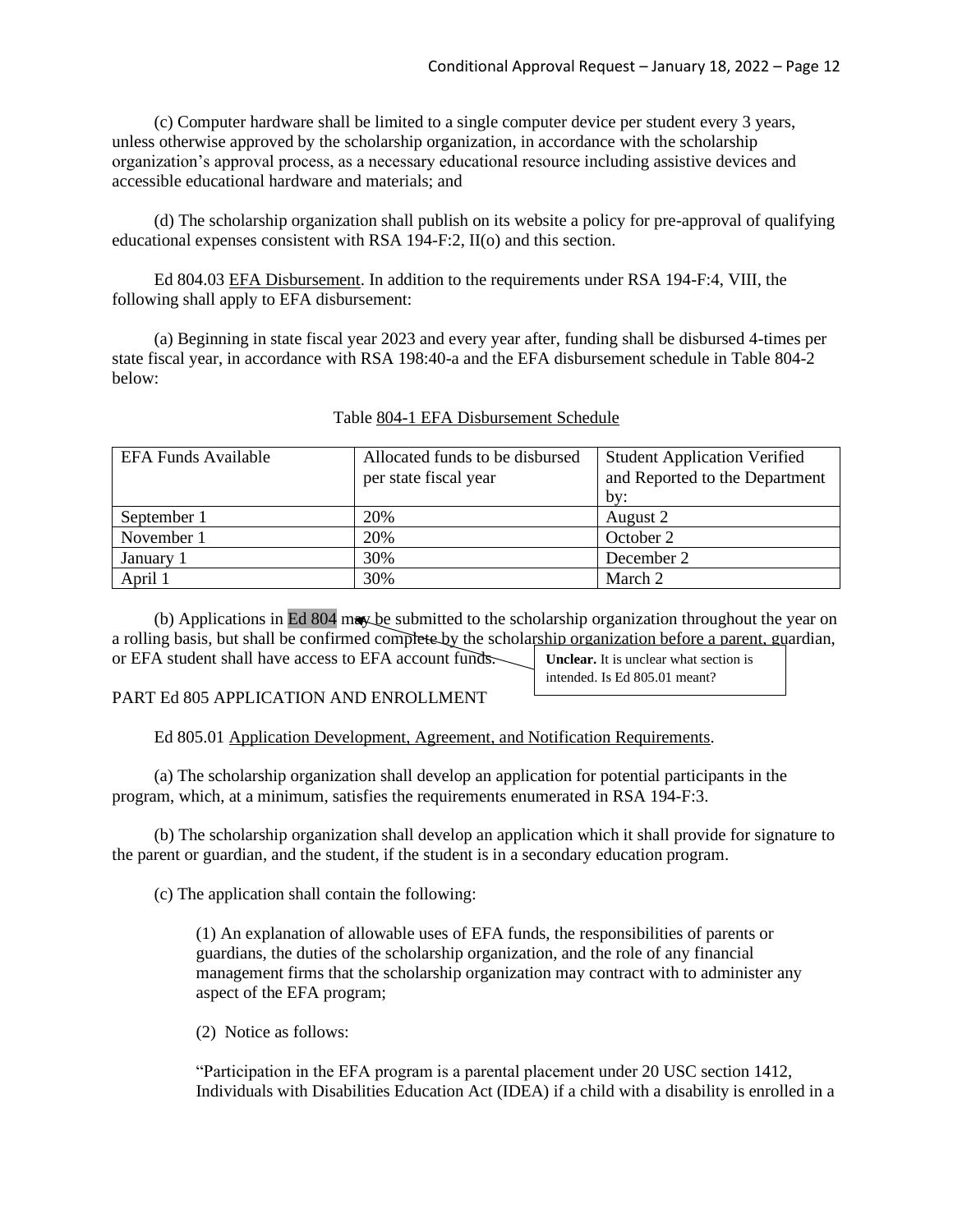**Edit.** "shall be entitled"

non-public school. A child with a disability participating in an EFA program and enrolled in a public school under RSA 194-F:2, II(d) is not a parental placement under IDEA and is entitled to FAPE. Parentally-placed private school children with disabilities shall not be entitled to a FAPE in connection with their enrollment by their parents in a private school, in accordance with 34 C.F.R. 300.148(a) and pursuant to 34 C.F.R. 300.137(a), while participating in the state-funded EFA program. The school district in which the child with a disability participating in the EFA program enrolled in a public school under RSA 194- F:2,II(d) resides is responsible for the provision of FAPE."

(d) A signed application as described in (b) above, shall constitute an agreement by the signatory as described in RSA 194-F:3, III.(d), RSA 194-F:3, IV, and RSA 194-F:4, II and III.

Ed 805.02 Enrollment.

(a) The scholarship organization shall approve applications, as described in Ed 805.01, in accordance with RSA 194-F:3, III.

(b) The scholarship organization shall accept rolling admissions into the program.

(c) Within 30 days of receipt of a completed student application, the scholarship organization shall confirm with the parent or guardian in writing that the application is complete in accordance with the approval criteria set forth in RSA 194-F:3.

(d) If the scholarship organization receives an incomplete application, the applicant shall be notified in writing by the scholarship organization within 15 days of receipt which shall include instructions for completing the application.

## PART Ed 806 TERMINATION OF EDUCATION FREEDOM ACCOUNTS

Ed 806.01 Termination of EFAs. In addition to the requirements under RSA 194-F:3, VI and RSA 194-F:4, IX through XIII, the following shall apply to the termination of EFAs:

(a) An EFA shall only be dissolved with written consent of the parent or guardian, unless an EFA student graduates high school or there is a determination by the scholarship organization that there is an intentional and substantial misuse of funds;

(b) Unless otherwise noticed in writing by the parent that roll-over EFA account funds are forfeited, written consent of dissolution shall document the parent's understanding that the rolled-over EFA account funds may continue to be utilized pursuant to RSA 194-F:3, VI.(a), even if the student is attending a public school and no longer participating in the program, or until the former EFA student graduates high school;

(c) The scholarship organization shall develop and make publicly available on its website, the process for the determination of a parent, guardian, or EFA student's intentional and substantial misuse of EFA funds;

(d) The department shall be notified within 5 days any time an EFA account is suspended, or if a student is otherwise deemed ineligible;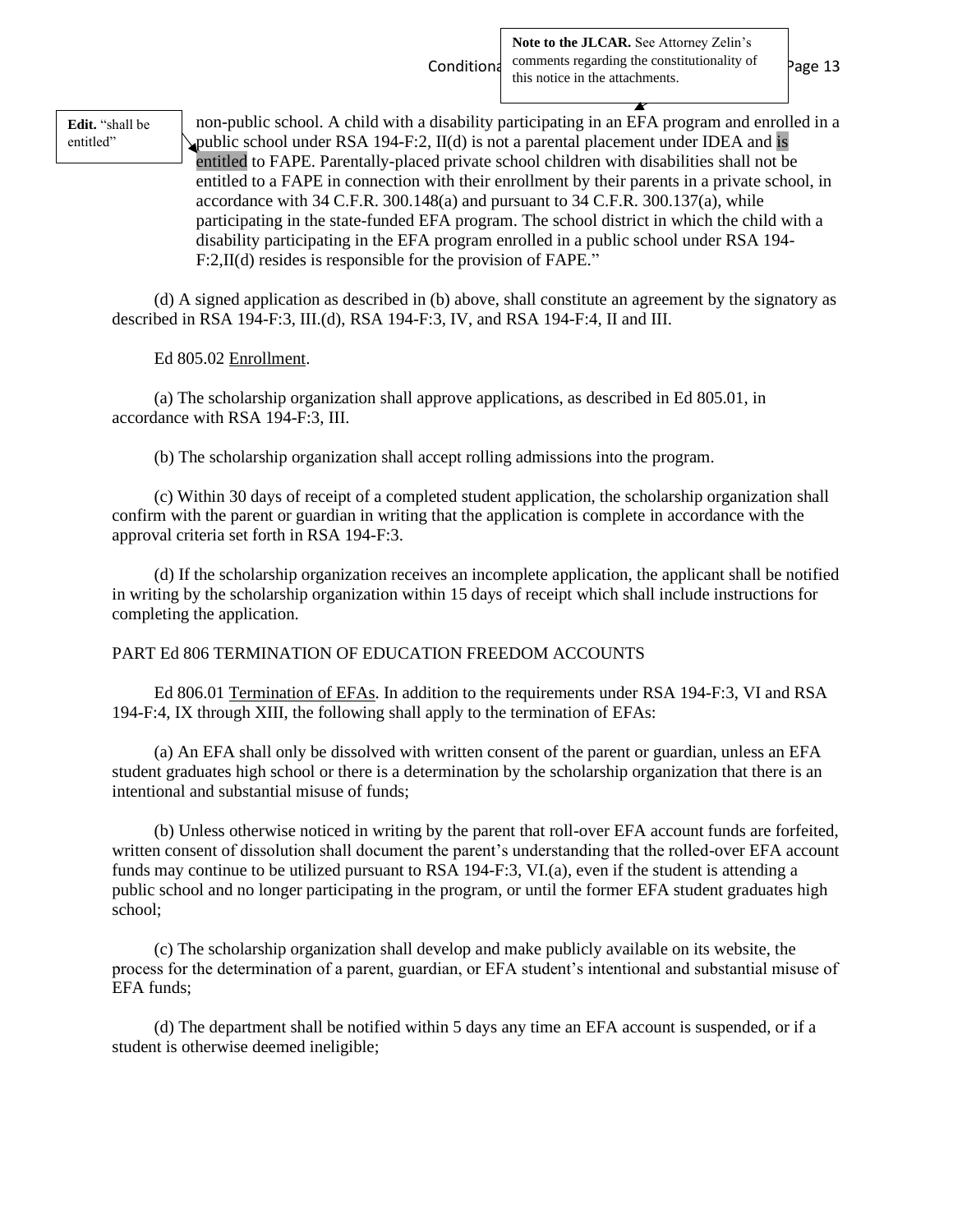(e) Within 5 days, suspected cases of intentional and substantial misuse of EFA funds shall be reported by the scholarship organization to the department, the board, the attorney general, and, for cases exceeding the amount of a class B felony, the local or state law enforcement agency;

(f) A parent, guardian, or EFA student may appeal decisions by the scholarship organization pursuant to Ed 200 relative to:

(1) Aapplication completeness and termination of participation; or

(2) Denial of services.

**Edit.** Replace period with a semicolon.

 $(g)$  The scholarship organization shall notify the department by August 1 of each calendar year of any existing EFA student that has not provided an annual record of educational attainment, pursuant to RSA 194-F:3, III(d)(3);

(h) The scholarship organization shall develop a process for the determination of disqualification of an education service provider.

(i) The process shall include, at a minimum, how the following are determined when deciding disqualification:

| <b>Unclear.</b> The Board<br>has defined | $(1)$ Knowing and willful misrepresentation of information;                                                       |
|------------------------------------------|-------------------------------------------------------------------------------------------------------------------|
| "intentional and<br>substantial" in Ed   | $(2)$ Failure to refund any overpayments within 30 days or the failure to process a request for a                 |
| $802.01$ (o) and which<br>was used here  | refund; and                                                                                                       |
| previously.                              | (3) Routine failure, meaning 3 or more times, to provide students with promised educational<br>goods or services; |

(j) A list of all disqualified education service providers shall be available on the scholarship organization's websites or in paper format upon request;

(k) Within 5 days of disqualification, the scholarship organization shall notify parents, guardians, EFA students, and the department in writing or electronically of an education service provider disqualification;

(l) Education service providers disqualified by the scholarship organization shall be disqualified from participation in the EFA program and a list of disqualified providers shall be posted on the department's website;

(m) An education service provider may appeal the scholarship organization's decision to the department pursuant to Ed 200;

(n) When the scholarship organization does not meet the duties, obligations, and authorities in RSA 194-F: $4$ , it is no longer eligible to participate in the EFA program, and the commissioner shall:

**Edit/Unclear** "it shall no longer be"

(1) Issue a written notice of ineligibility for participation in the EFA program that shall provide the scholarship organization with an opportunity to meet the requirements for eligibility as described in RSA 194-F:4; and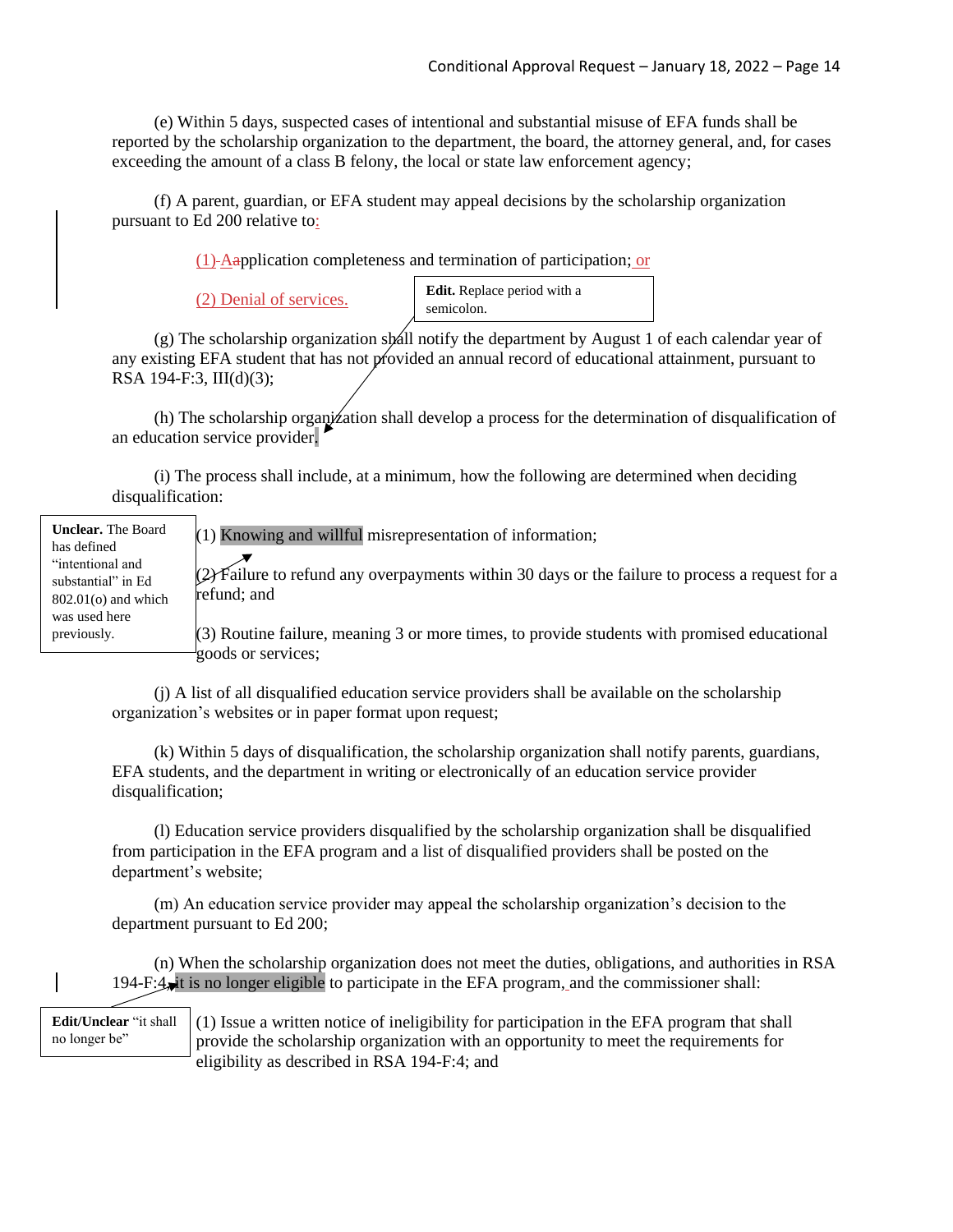(2) If the scholarship organization fails to meet the requirements specified in a notice of ineligibility pursuant to (1) above, remove the scholarship organization from eligibility;

(o) When the scholarship organization is no longer approved under RSA 77:G, the commissioner shall notify the scholarship organization as described in  $(m)(1)$  and (2) above;

(p) The commissioner shall immediately suspend the scholarship organization's eligibility where the health, safety, or welfare of students is at risk;

(q) The scholarship organization suspended or removed from the EFA program pursuant  $\omega$  (m)(2) above shall have 15 days from receipt of the notice of proposed action to file with the department's governance unit a request for a proceeding pursuant to Ed 200. All resulting proceedings shall be conducted in accordance with Ed 200; and

(r) Within 10 days of suspension or removal of a scholarship organization pursuant to (n) above, the department shall commence an adjudicative proceeding in accordance with Ed 200.

## PART Ed 807 LEGISLATIVE OVERSIGHT COMMITTEE

Ed 807. 01 Legislative Oversight Committee Established. In addition to the requirements under RSA 194-F:12, the following shall apply to the establishment, administration, and responsibilities of the education freedom savings account oversight committee:

(a) The commissioner and the director of the scholarship organization or designee shall attend committee meetings and provide requested information; and

### (b) Pursuant to RSA 194-F:12, the first-named senate member may convene the committee.

**Note to the JLCAR on potential need for Legislation.** The JLCAR may want to pursue legislation to address ambiguities in RSA 194-F. (There are at least 20 bills impacting the EFA program.) The ambiguities in RSA 194-F are as follows:

- RSA 194-F:1, XII and throughout. "Scholarship organization" is defined as singular not plural, and the statute is written as if there is one organization. Additionally, the parent and education service provider advisory commission appears to be one commission, not multiple commissions established for each organization.
	- o It is also unclear whether the provisions of RSA 91-A apply to the meetings of the Commission because it has been established by statute in RSA 194-F:5, I. and so, clarification in the statutes maybe needed.
- RSA 194-F:2, VI. The statute states EFA funds shall not constitute taxable income and may conflict with federal tax law;
- RSA 194-F:3, II. Requires the organization to develop a standard application; however, if there is more than one organization, it is not clear whether the standardized form is the same across the organizations;
- The statute permits subcontracting for certain services and does not require approval to do so. *See* RSA 194-F:4, II., RSA 194-F:4, VI. (b), and RSA 194-F:4, X. If the contracts need Governor and Executive council approval, the statute may need to be clarified;
- The statute does not address the role of the Board of Education, and oversight by the Department of Education is minimal. For example, the Board does not provide any criteria to the scholarship organization for RSA 194-F:2, II(0) which allows the organization to approve any other educational expenses. The roles of the Board, the Department, and the scholarship organization may need to be clarified, and if the Legislature wants the Board or Department to perform oversight it may need to affirmatively state the scope of the oversight. See generally RSA 194-F:4.
- The statute grants to the scholarship organization authority that is typically given to the executive agency and may represent an impermissible delegation of authority. RSA 541-A:22 states that an agency shall not by rule delegate its rulemaking authority to anyone other than the agency named in the statute. RSA 194-F:4, XV only grants the Department rulemaking authority necessary for the administration of the statute. The policies and procedures developed by the organization will not have the legal effect of administrative rules, and so, the scope of oversight by the Board or Department may need to be affirmatively stated.
- There is no provision in the statute to require the education service providers get a criminal background check or that a negative background check will result in a bar from participation in the EFA program.
- The statute does not address the protections needed to protect personal student information including health care information the scholarship organization may have or obtain. While the rules do not affirmatively state that parents are required to provide the information for eligibility, they state that the organization shall have access to confidential student information and that it will be protected as LEAs protect the same information. The statute may need to affirmatively outline protections of student confidential information.